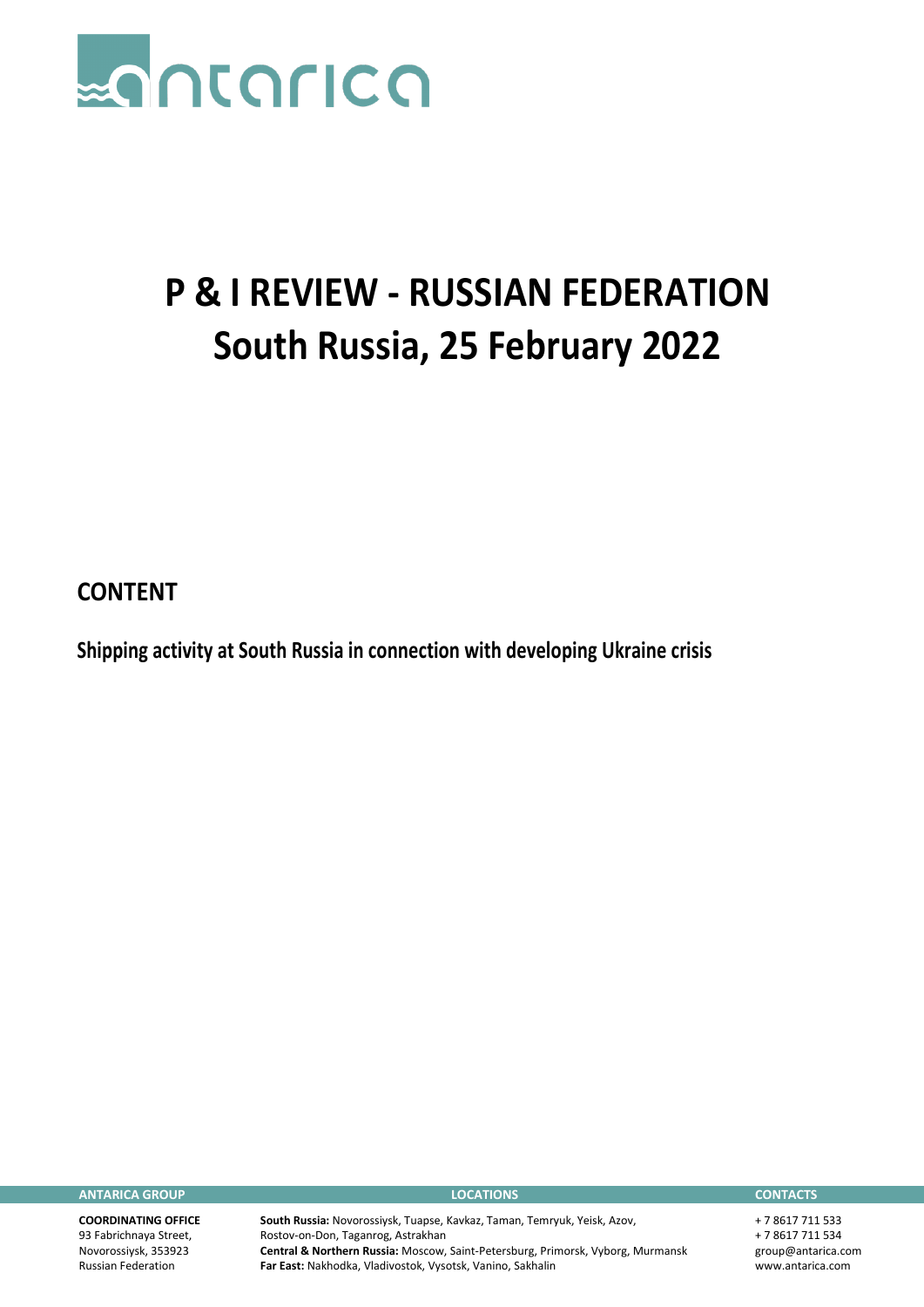

## **GENERAL SITUATION**

This circulation is primarily intended for attention of P&I Clubs executives and Members of P&I Clubs, who operate vessels, trading in the Black Sea and Azov Sea.

## **LATEST DEVELOPMENTS**

Dramatic development of tension in relations between Russia and Ukraine puts number of impositions to a commercial shipping in the ports of South Russia.

To summarize the current situation, we advise that:

- All Russian Black Sea ports are operational without restrictions with security level increased from level 1 to level 2 since 25/02/2022 18:00 (GMT+3) for the period of 15 days by Russian Ministry of Transport under the Order no. 59 dated 24/02/2022. Port of Taman STS anchorage is limited with cargo operations as no shipping supply cargoes for storage vessels are available from the Azov Sea and inland waterways.
- All Russian Azov Sea ports are operational, however, vessels can not proceed southbound due to traffic in Azov Sea recently prohibited by Ministry of Defense of Russian Federation Coastal Warning no.91 dated 24/02/2022. Traffic/movements within ports' limits are also restricted;
- Kerch Strait connecting Black and Azov Seas is operational, however since the traffic in Azov Sea traffic is temporary prohibited for Northbound proceeding vessels, entrance from the Black Sea is closed. The Strait is available without limitation for the vessels leaving the Azov Sea (Southbound);
- There are no restrictions related to Ukrainian crew on board merchant vessels in Russian ports;
- There are no restrictions preventing rendering any medical assistance required to the Ukrainian seafarers in any Russian port in case of a need.

The following warnings have been issued on 24 February 2022 and remain in force for all vessels:

## *Quote*

Coastal warning no.90 Novorossiysk Highly Important Russia Nautical Charts nos. 35155; 32120; 31015 The Sea of Azov